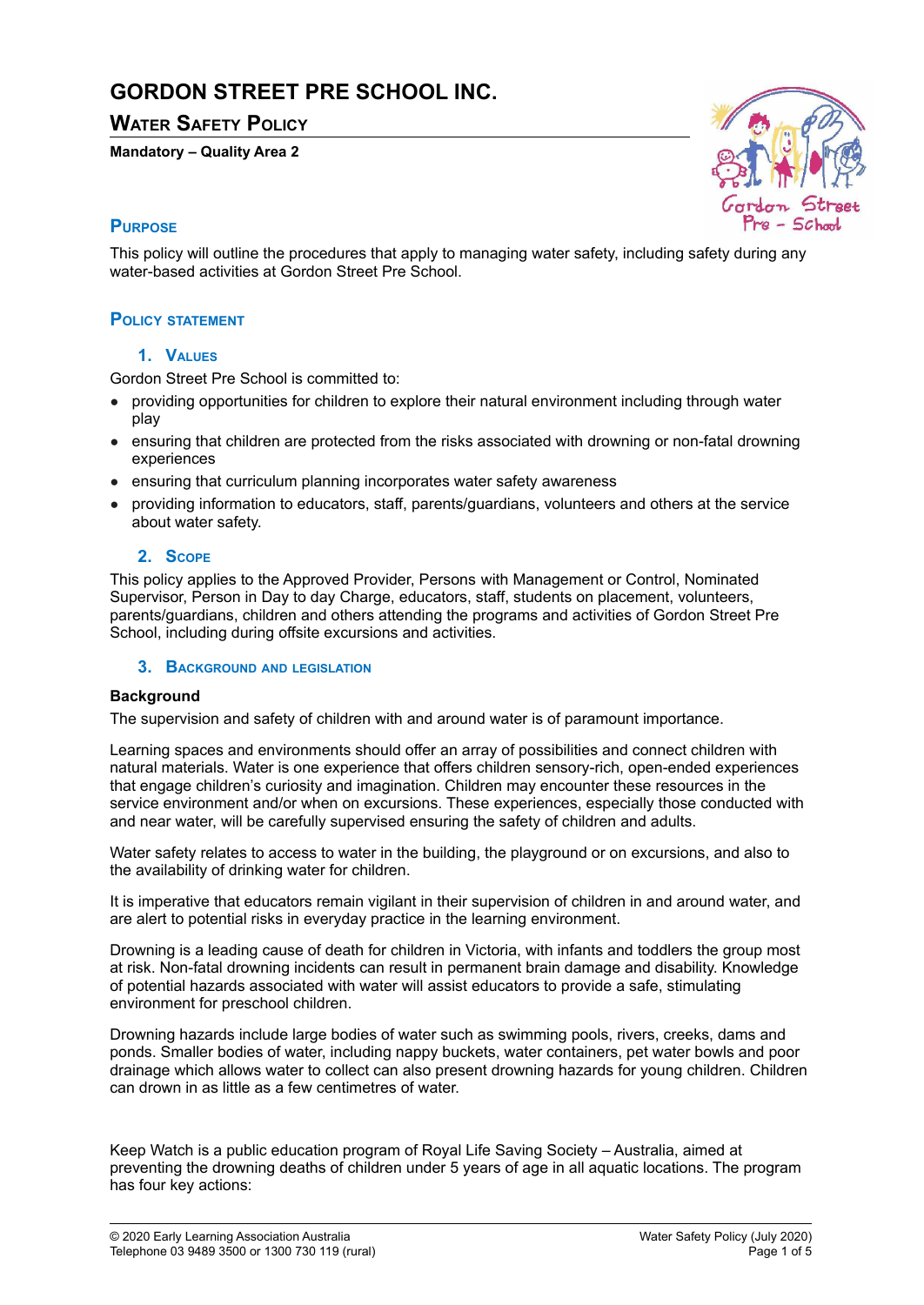- **supervise** children constantly around water
- **restrict access** to water hazards by using child-proof barriers and fences
- provide **water awareness** training to children
- **resuscitation** saves lives ensure that staff have completed current first aid training.

#### **Legislation and standards**

Relevant legislation and standards include but are not limited to:

- *Child Wellbeing and Safety Act 2005* (Vic) (Part 2: Principles for Children)
- *Education and Care Services National Law Act 2010*: Section 167, 165, 169
- *Education and Care Services National Regulations 2011*: Regulations 99, 101, 101(2)(b)(c), 102, 123, 136, 168(2)(a)(iii)
- *National Quality Standard*, Quality Area 2: Children's Health and Safety
	- − Standard 2.2: Safety
		- − Element 2.2.1.: At all times, reasonable precautions and adequate supervision ensure children are protected from harm and hazards.

The most current amendments to listed legislation can be found at:

- Victorian Legislation Victorian Law Today: http://www.legislation.vic.gov.au/
- $\bullet$ Commonwealth Legislation - ComLaw: http://www.comlaw.gov.au/

#### **4. DEFINITIONS**

The terms defined in this section relate specifically to this policy. For commonly used terms e.g. Approved Provider, Nominated Supervisor, Regulatory Authority etc. refer to the *General Definitions* section of this manual.

**Adequate supervision:** (In relation to this policy) **supervision** entails all children (individuals and groups) in all areas of the service, being in sight and/or hearing of an educator at all times including during toileting, sleep, rest and transition routines. Services are required to comply with the legislative requirements for educator-to-child ratios at all times. Supervision contributes to protecting children from hazards that may emerge in play, including hazards created by the equipment used.

Adequate Supervision refers to constant, active and diligent supervision of every child at the service. Adequate supervision requires that educators are always in a position to observe each child, respond to individual needs, and immediately intervene if necessary. Variables affecting supervision levels include:

- number, age and abilities of children
- number and positioning of educators
- current activity of each child
- areas in which the children are engaged in an activity (visibility and accessibility)
- developmental profile of each child and of the group of children
- experience, knowledge and skill of each educator
- need for educators to move between areas (effective communication strategies).

**Approved first aid qualification:** A list of approved first aid qualifications, anaphylaxis management and emergency asthma management training is published on the ACECQA website: www.acecqa.gov.au

**Hazard:** A source or situation with a potential for harm in terms of human injury or ill health, damage to property, damage to the environment or a combination of these.

**Notifiable incident:** An incident involving workplace health and safety that is required by law to be reported to WorkSafe Victoria. Notification is required for incidents that result in death or serious injury/illness, or dangerous occurrences. For a complete list of incidents that must be reported to WorkSafe Victoria, refer to the *Guide to Incident Notification* on the WorkSafe Victoria website: www.worksafe.vic.gov.au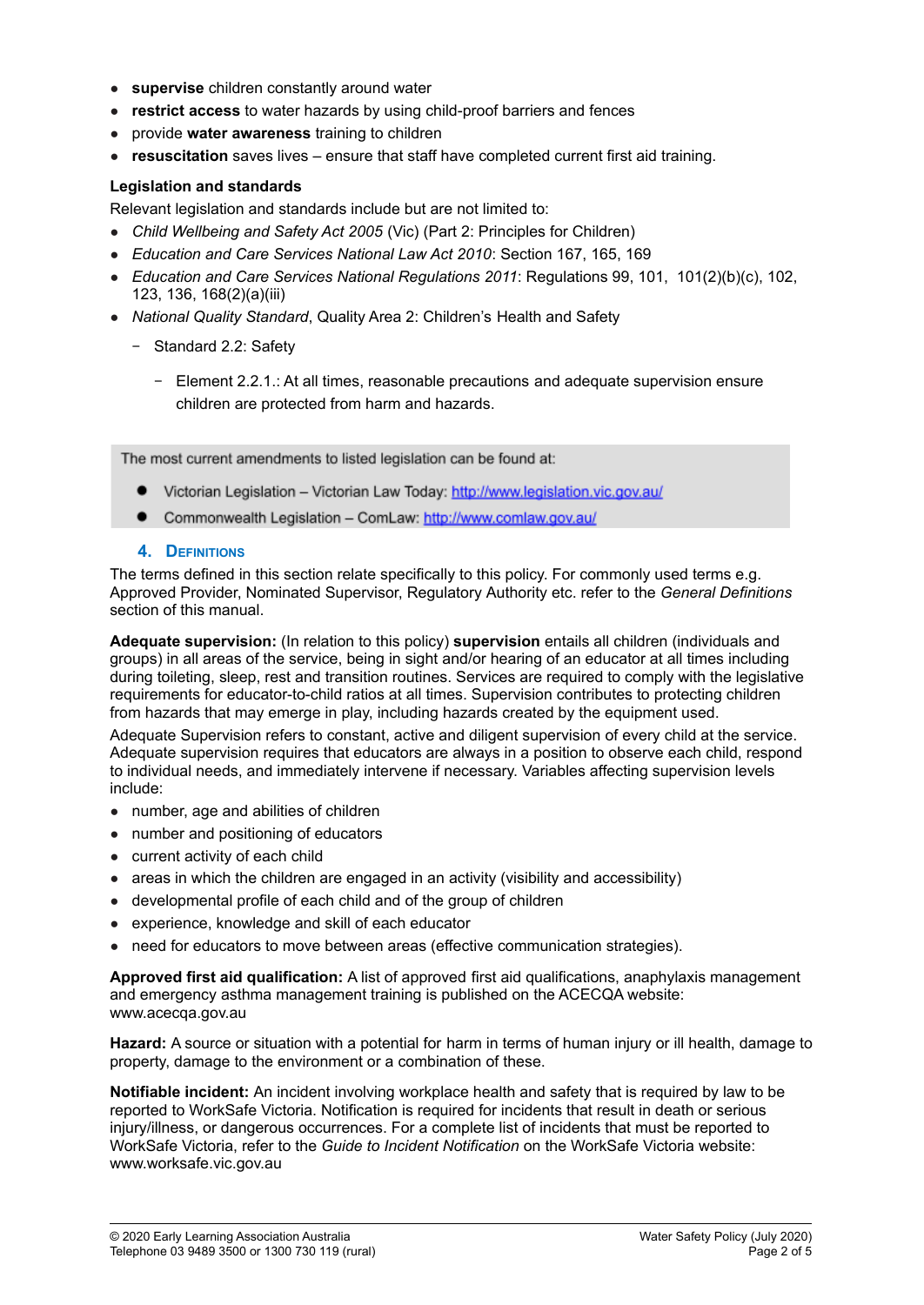**Serious incident:** A serious incident (regulation 12) is defined as any of the following:

- the **death of a child** while being educated and cared for at the service or following an incident while being educated and cared for by the service
- any **incident involving serious injury or trauma to a child** while the child is being educated and cared for, which:
	- a reasonable person would consider required urgent medical attention from a registered medical practitioner; or
	- the child attended or ought reasonably to have attended a hospital e.g. a broken limb\*
	- any **incident involving serious illness of a child** while that child is being educated and cared for by a service for which the child attended, or ought reasonably to have attended, a hospital e.g. severe asthma attack, seizure or anaphylaxis\*

**NOTE:** In some cases (for example rural and remote locations) a General Practitioner conducts consultation from the hospital site. Only treatment related to serious injury, illness or trauma is required to be notified, not other health matters.

● any emergency for which **emergency services** attended

NOTE: This means an incident, situation or event where there is an imminent or severe risk to the health, safety or wellbeing of a person at an education and care service. It does not mean an incident where emergency services attended as a precaution.

- a child appears to be **missing or cannot be accounted** for at the service
- a child appears to have been **taken or removed** from the service in a manner that contravenes the National Regulations
- a child was mistakenly **locked in or out of the service** premises or any part of the premises.

Notifications of serious incidents should be made to the regulatory authority (DET) through the NQA IT [System](https://www.acecqa.gov.au/resources/national-quality-agenda-it-system). If this is not practicable, the notification can be made initially in whatever way is best in the circumstances.

NOTE: some of serious incidents above are also reportable incidents under the *Occupational Health and Safety Act 2004* and require notification to WorkSafe.

**Water hazard:** (in relation to this policy) can lead to drowning or non-fatal drowning incidences. Drowning hazards include large bodies of water such as swimming pools, rivers, creeks, dams and ponds. Smaller bodies of water, including nappy buckets, water containers, pet water bowls and poor drainage which allows water to collect can also present drowning hazards for young children.

# **5. SOURCES AND RELATED POLICIES**

#### **Sources**

- Royal Life Saving Society Australia: [www.royallifesaving.com.au](http://www.royallifesaving.com.au)
- Water Safety Victoria Water Safety Guide: *Play it Safe by the Water*: [www.watersafety.vic.gov.au](http://www.watersafety.vic.gov.au)
- Kidsafe Water Safety Fact Sheet: [www.kidsafevic.com.au](http://www.kidsafevic.com.au)

# **Service policies**

- *● Administration of First Aid Policy*
- *● Emergency and Evacuation Policy*
- *● Excursions and Service Events Policy*
- *● Nutrition and Active Play Policy*
- *● Incident, Injury, Trauma and Illness Policy*
- *● Occupational Health and Safety Policy*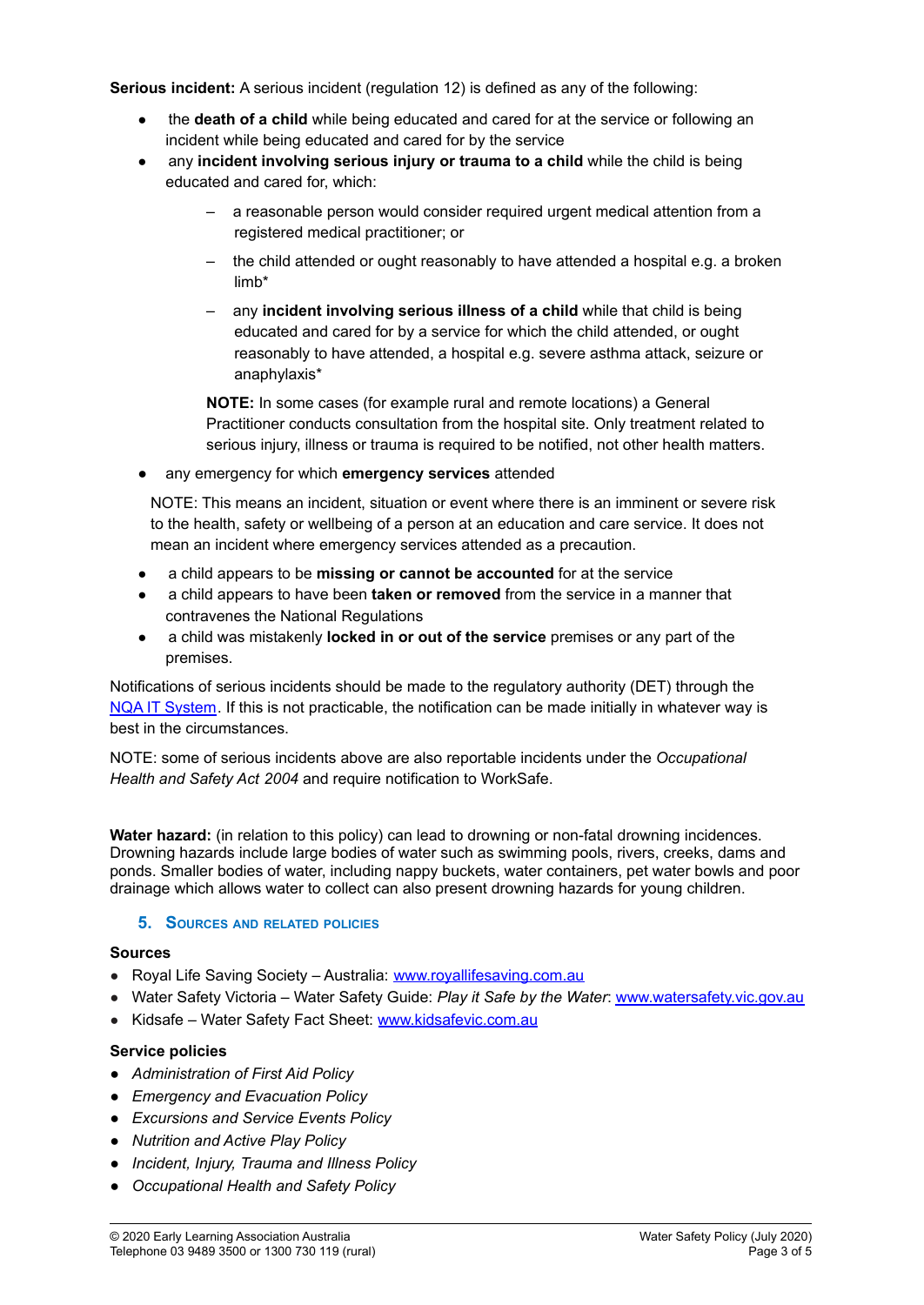*● Supervision of Children Policy*

# **PROCEDURES**

**The Approved Provider or Persons with Management and Control is responsible for:**

- ensuring that children are adequately supervised (refer to *Definitions*) at all times when near water hazards (refer to *Definitions*)
- ensuring that educator-to-child ratios are maintained at all times (*Education and Care Services National Law Act 2010*: Sections 169(1),(2) &(3), *Education and Care Services National Regulations 2011*: Regulations 123
- conducting a risk assessment in relation to any water hazards on or near the premises that may be accessible to children
- ensuring permission is obtained from parents/guardians for an excursion to a location where there is a water hazard (Regulation 99) (refer to *Excursions and Service Events Policy*)
- ensuring that water hazards and risks associated with water-based activities are considered in a risk assessment prior to conducting excursions and other offsite events (Regulation 101)
- ensuring increased levels of supervision for an excursion to a location where there is a water hazard (refer to *Supervision of Children Policy*)
- conducting a regular safety check of the service premises (refer to *Occupational Health and Safety Policy*)
- ensuring any water hazards that are not able to be adequately supervised at all times are isolated from children by a child-resistant barrier or fence (particularly large bodies of water including swimming pools, rivers, ponds etc.)
- ensuring that an educator with a current approved first aid qualification (refer to *Definitions*) is in attendance and immediately available at all times children are being educated and cared for by the service (Regulation 136)
- ensuring that details of current approved first aid qualifications (refer to *Definitions*) are filed with each staff member's record
- reporting serious incidents (refer to *Definitions*) to DET
- reporting notifiable incidents (refer to *Definitions*) to WorkSafe Victoria
- ensuring that water safety awareness is embedded in the curriculum
- providing current information to parents about water safety.

# **The Nominated Supervisor or Persons in Day to Day Control is responsible for:**

- assisting the Approved Provider to implement the *Water Safety Policy*
- ensuring parents/guardians are informed of the *Water Safety Policy* on enrolment
- ensuring permission is obtained from parents/guardians for an excursion to a location where there is a water hazard (refer to *Excursions and Service Events Policy*)
- ensuring information on water safety (refer to *Sources*) is incorporated into the educational program
- ensuring that children are adequately supervised (refer to *Definitions*) and protected from hazards and harm at all times
- ensuring that water hazards and risks associated with water-based activities are considered in a risk assessment prior to conducting excursions and other offsite events (Regulations 100, 101)
- ensuring permission is obtained from parents/guardians for an excursion to a location where there is a water hazard (refer to *Excursions and Service Events Policy*)
- ensuring increased levels of supervision for an excursion to a location where there is a water hazard (refer to *Supervision of Children Policy*)
- ensuring that an educator with a current approved first aid qualification (refer to *Definitions*) is in attendance and immediately available at all times children are being educated and cared for by the service
- ensuring that all educators' current approved first aid qualifications meet the requirements of the National Regulations and are approved by ACECQA (refer to *Administration of First Aid Policy*)
- informing the Approved Provider immediately if any serious or notifiable incidents (refer to *Definitions*) occur at the service.